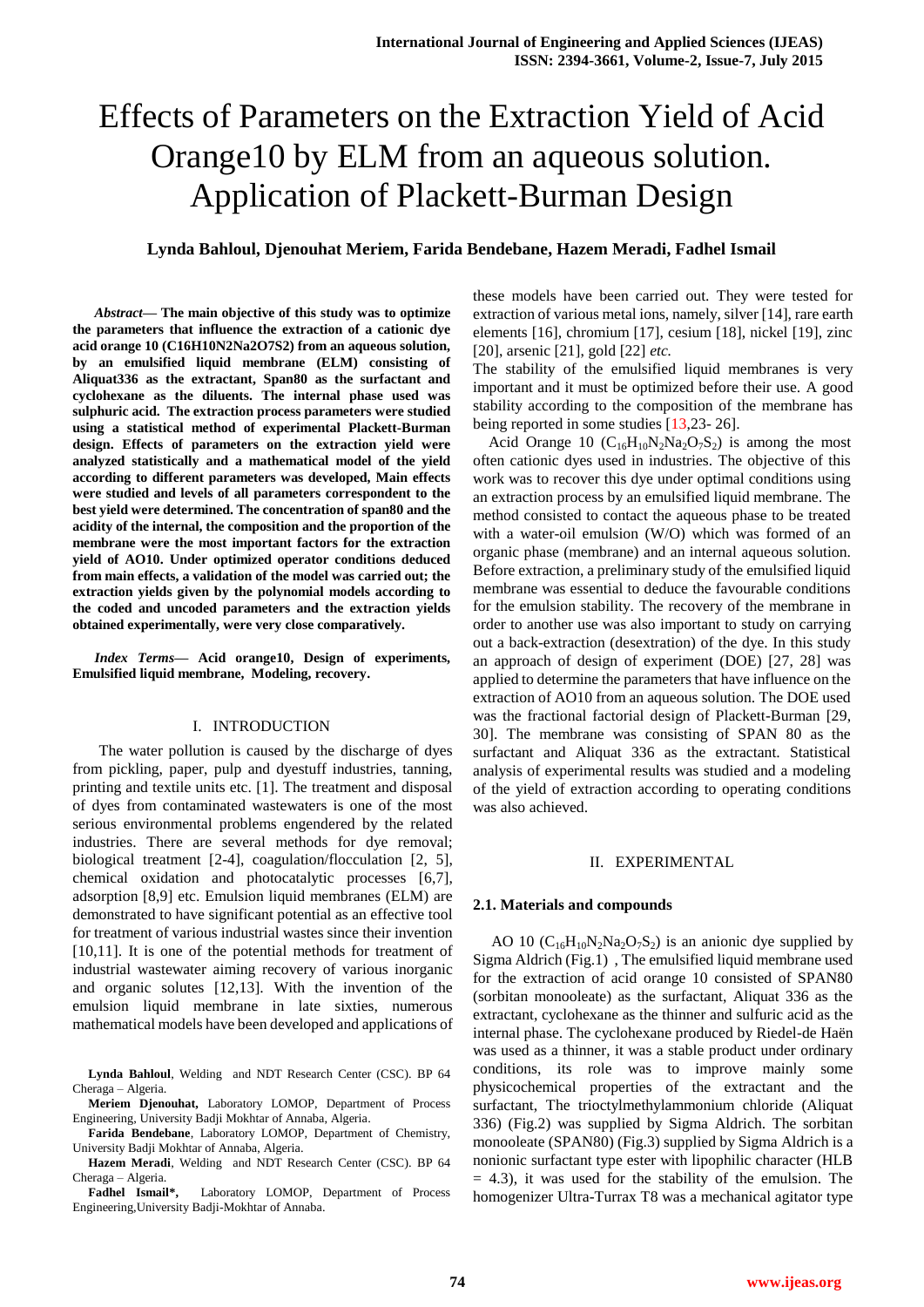# **Effects of Parameters on the Extraction Yield of Acid Orange10 by ELM from an aqueous solution. Application of Plackett-Burman Design**

RW20Junk & Kunkel, with a marine propeller; it was used to make the double emulsion W/O/W (water/oil/water).



Fig.1 : Acid orange 10



Fig.2 : Aliquat 336





## **2.2. Experimental procedures**

To extract the complex  $(C_{16}H_{10}N_2Na_2O_7S_2)$ , the membrane was consisted of Aliquat 336 as the extractant, cyclohexane as the thinner and sorbitan monooleate (SPAN80) as the surfactant. This emulsifier was used to slightly acidic or alkaline and promoted an emulsion (W/O) with marked lipophilicity. The mixture was emulsified at 5000 rpm into a beaker tall form within 5 minutes. Then using a mechanical stirrer at150rpm, this emulsified membrane was dispersed into a beaker containing 150mL of the solution to be treated. The pH variation of the external phase was monitored using a pH-meter type HANA Hi 8519N. The concentration of the residual complex AO10 at different reaction times ranging from 3 to 15 minutes until equilibrium was determined by up taking samples of 2mL and measuring the absorption intensity using a Jenway (6705UV/VIS) spectrophotometer. The optimal wavelength was determined experimentally and was used in the same conditions. The samples were analyzed to determine the concentration of the residual complex AO10 from a calibration curve carried out at ordinary temperature. The extraction efficiency was calculated by Equation (1).

$$
\mathbf{Y}(\%)\quad = \left[1 - \left[\left(C_{\text{fext}} \times V_{\text{fext}}\right) / \left(C_{\text{0ext}} \times V_{\text{0ext}}\right)\right]\right] \times 100\tag{1}
$$

 $V_{0ext}$ : initial volume of the external phase

 $V_{\text{feat}}$ : final volume of the external phase.

 $C_{0ext}$ : initial concentration of AY99 in the external phase  $C_{\text{fext}}$ : final concentration of AY99 in the external phase. Y: Extraction yield.

#### III. RESULTS AND DISCUSSION

## **3.1. Experimental results**

The extraction of AO10 was conducted by varying eight factors simultaneously listed in Table 1. The minimum and the maximum of level for each factor were chosen after a literature review and especially after performing preliminary tests. Table 2 summarizes the different operating conditions of extractions using an emulsified liquid membrane according to a Plackett-Burman experiments design. The experimental results of extraction yields are also presented. All the following statistical studies are based on these experimental data.

| Table 1: Parameters and levels |  |
|--------------------------------|--|
|--------------------------------|--|

| $N^{\circ}$ run | Parameter          | Unit  | Level          |             |  |
|-----------------|--------------------|-------|----------------|-------------|--|
|                 |                    |       | Low            | <b>High</b> |  |
|                 |                    |       | $(-1)$         | $(+1)$      |  |
| 1               | SPAN <sub>80</sub> | $\%$  | 6              | 10          |  |
| 2               | Aliquat336         | $\%$  | $\mathfrak{D}$ | 6           |  |
| 3               | SV                 | rpm   | 150            | 250         |  |
| 4               | [H2SO4] int        | Mol/L | 0.1            | 0.5         |  |
| 5               | O/A                |       |                | 4           |  |
| 6               | Vex/Vem            |       | 3              | 6           |  |
| 7               | $[AO10]_0$         | ppm   | 10             | 50          |  |
| 8               | [H2SO4] ext        | Mol/L | 0.1            | 0.5         |  |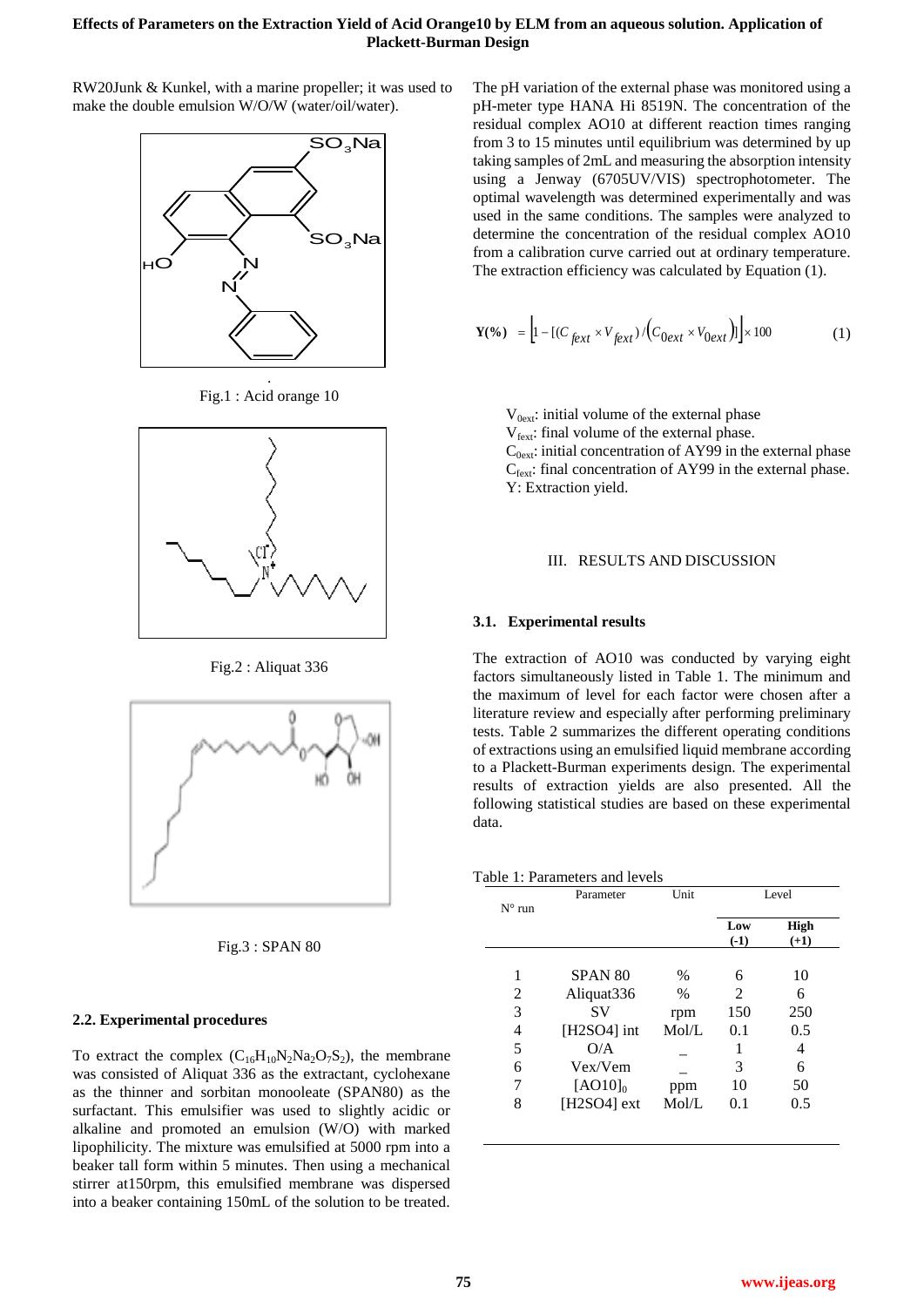## **International Journal of Engineering and Applied Sciences (IJEAS) ISSN: 2394-3661, Volume-2, Issue-7, July 2015**

| Run<br>Order | SPAN <sub>80</sub><br>$(\% )$ | Aliquat336<br>(%) | <b>SV</b><br>(rpm) | $[H2SO4]$ int<br>(Mol/L) | O/A | Vex/Vem | [AO10]0<br>(ppm) | $[H2SO4]$ ext<br>(Mol/L) | Y<br>(% ) |
|--------------|-------------------------------|-------------------|--------------------|--------------------------|-----|---------|------------------|--------------------------|-----------|
|              |                               |                   |                    |                          |     |         |                  |                          |           |
|              | 6                             | $\bigcirc$        | 150                | 0.1                      |     | 3       | 10               | 0.1                      | 94.44     |
|              | 10                            | $\sim$            | 150                | 0.1                      |     | 6       | 50               | 0.1                      | 82.11     |
|              | 10                            | ◠                 | 250                | 0.1                      |     | 3       | 50               | 0.5                      | 88.99     |
|              | 6                             | 6                 | 250                | 0.5                      |     | 6       | 50               | 0.1                      | 94.25     |
|              | 6                             | 6                 | 150                | 0.1                      |     | 6       | 50               | 0.5                      | 97.96     |
| 6            | 10                            | $\mathfrak{D}$    | 250                | 0.5                      |     | 6       | 10               | 0.1                      | 89.62     |
|              | 6                             | $\sim$            | 150                | 0.5                      | 4   | 6       | 10               | 0.5                      | 96.18     |
| 8            | 10                            | 6                 | 150                | 0.5                      | 4   | 3       | 50               | 0.1                      | 89.74     |
| 9            | 10                            | 6                 | 250                | 0.1                      | 4   | 6       | 10               | 0.5                      | 82.68     |
| 10           | 6                             | $\sim$            | 250                | 0.5                      | 4   | 3       | 50               | 0.5                      | 96.49     |
| 11           | 10                            | 6                 | 150                | 0.5                      |     | 3       | 10               | 0.5                      | 98.96     |
| 12           | 6                             | 6                 | 250                | 0.1                      |     |         | 10               | 0.1                      | 90.73     |

Table 2: Experimental results according to P-B Design

## **3.2. Pareto chart**

The Pareto chart of effects is a useful field to identify the most important factors. It shows the estimated main plot against the horizontal effect. From Figure 4 we can see that the most important factors in the decreasing order are the quantity of SPAN80, the acidity of the internal phase, the O/A ratio and the acidity of the external phase. The stirring velocity and the volume ratio Vex/Vem have a low effect. The extractant and the initial concentration of dye are the less important parameters.



Fig.4: Pareto Chart of the Standardized Effects for  $Y(\%)$  as response (Alpha  $= 0.05$ )

## **3.3. Main effects**

The main effects plot is the most useful when there are several factors (Fig.5). From level changes, we can deduce the influence of all factors on the extraction yield (Y). These effects may be positive or negative according to the slopes of the linear curves.

## **3.4. Effects and interactions for Y(%)**

 The achieved yields with the different interactions are presented in the figure 6. The emulsifier Span 80 does not present any interaction with the other parameters and its low concentration enhances the extraction yield. On the other hand, the extractant Aliquat336 and the stirring velocity present interactions with all parameters. Their optimal values must be determined according the other parameters. There are no interactions between the other parameters except for the couple  $[AO 10]_0$ - $[H_2SO_4]_{ext}$ .



Fig.5: Main Effects Plot of parameters for  $Y(\%)$ 

### **3.5. Polynomial regression**

From ANOVA (Analysis of variance), if the effect of a parameter is significant it is high probability (95%, 99%, or 99.9%) that the effect is "real" [31, 32]. P-value is a statistical parameter which indicates the importance of a parameter. The coefficients of the parameters presented in Table 3 were calculated from the Yates' rating [33]. The algebraic values of the coefficients measure the average change in extraction yield when the parameters change from level (-1) to level (1).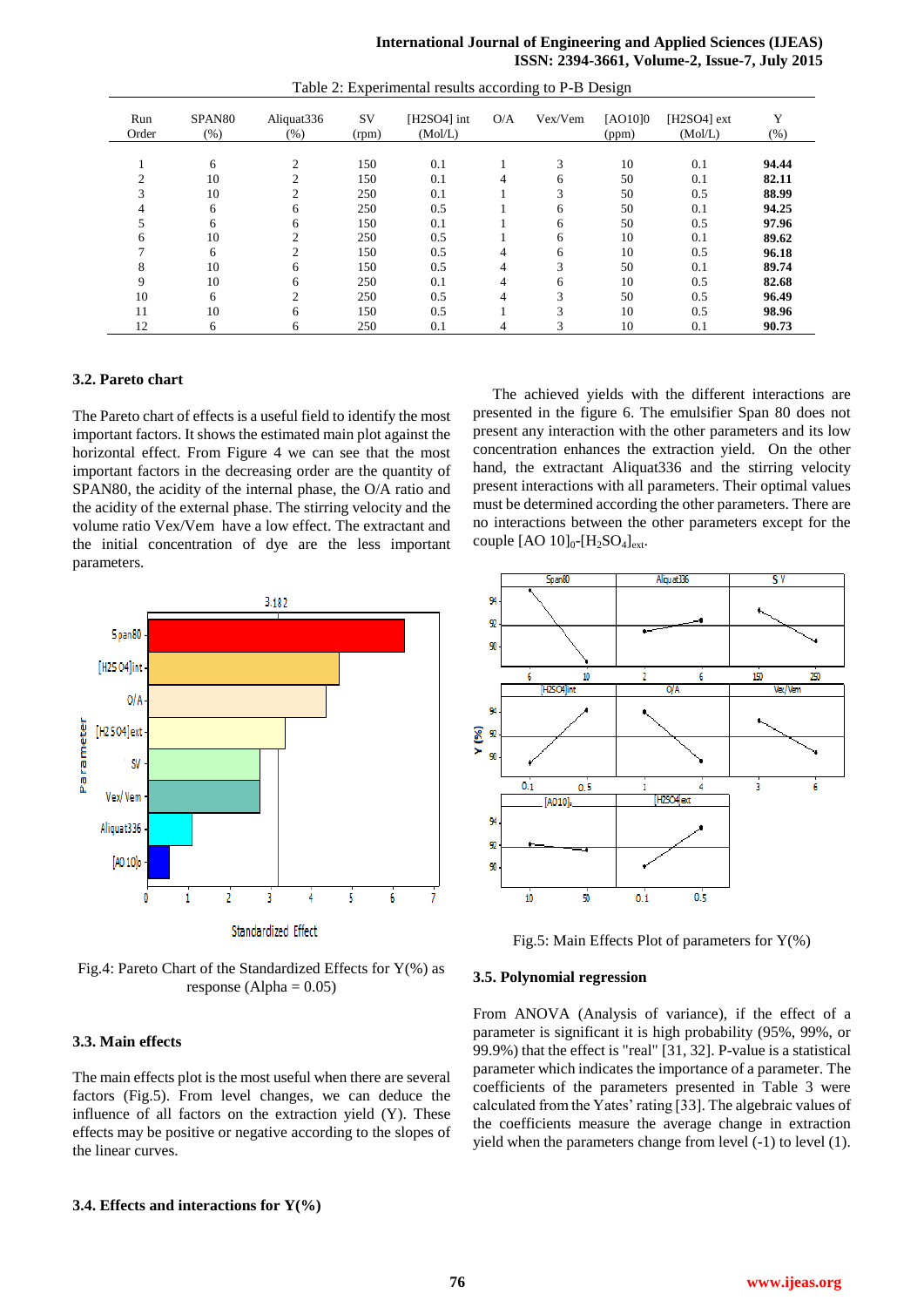## **Effects of Parameters on the Extraction Yield of Acid Orange10 by ELM from an aqueous solution. Application of Plackett-Burman Design**



Fig.6: Interaction plot of parameters for  $Y(\%)$ 

| Table 3: Effects and coefficients of the estimated yield (coded |
|-----------------------------------------------------------------|
| units).                                                         |

|  |  | were very close and this indicates that the model is very   |  |  |  |
|--|--|-------------------------------------------------------------|--|--|--|
|  |  | representative of the extraction process studied (Table 4). |  |  |  |

| Term          | Effect   | Coef     | Coef         | T       | P     |
|---------------|----------|----------|--------------|---------|-------|
|               |          | Coded    | Uncoded      |         |       |
|               |          | units    | units        |         |       |
|               |          |          |              |         |       |
| Constant      |          | 91.846   | 111.043      | 181.64  | 0.000 |
| SPAN 80       | $-6.325$ | $-3.162$ | $-1.58125$   | $-6.25$ | 0.008 |
| Aliquat336    | 1.082    | 0.541    | 0.270417     | 1.07    | 0.363 |
| SV            | $-2.772$ | $-1.386$ | $-0.0277167$ | $-2.74$ | 0.071 |
| [H2SO4] int   | 4.722    | 2.361    | 11.8042      | 4.67    | 0.019 |
| O/A           | $-4.382$ | $-2.191$ | $-1.46056$   | $-4.33$ | 0.023 |
| Vex/Vem       | $-2.758$ | $-1.379$ | $-0.919444$  | $-2.73$ | 0.072 |
| $[AO10]_0$    | $-0.512$ | $-0.256$ | $-0.0127917$ | $-0.51$ | 0.648 |
| [H2SO4] $ext$ | 3.395    | 1.697    | 8.48750      | 3.36    | 0.044 |
|               |          |          |              |         |       |

To enable the prediction of response and system optimization, the method of experiment design on both its design and structure allows a mathematical representation of the response (yield) according to all factors. The regressions are represented by polynomial equations 2 and 3 corresponding to the coded and uncoded parameters respectively.

*Y (%)= 91,846 – 3,162 (Span80)+ 0,541 (Aliquat336) – 1,386 (SV) + 2,361 (H2SO4)int – 2,191 (O/A) – 1,379*   $(VexVem) - 0,256 (AO10) + 1,697 (H<sub>2</sub>SO<sub>4</sub>)<sub>ext</sub>$  (2) *Y (%)= 111,043 – 1,58125 (Span80)+ 0,270417 (Aliquat336) – 0,0277167 (SV) + 11,8042 (H2SO4)int – 1,46056 (O/A) – 0,91944 (Vex/Vem) – 0,0127917 (AO1O)<sup>0</sup> + 8,48750 (H2SO4)ext (3)*

According to models deduced above, estimated yields were determined and compared to the experimental yields. Results

| Table 4: Comparison between estimated and experimental |
|--------------------------------------------------------|
| vields                                                 |

| Run   | Y(exp.) | Y(est.) |
|-------|---------|---------|
| Order | $($ %)  | (%)     |
| 1     | 94.44   | 95.6208 |
| 2     | 82.11   | 81.6442 |
| 3     | 88.99   | 89.4075 |
| 4     | 94.25   | 95.3825 |
| 5     | 97.96   | 96.8275 |
| 6     | 89.62   | 88.4875 |
| 7     | 96.18   | 96.5975 |
| 8     | 89.74   | 90.2058 |
| 9     | 82.68   | 83.8608 |
| 10    | 96.49   | 96.0725 |
| 11    | 98.96   | 98.4942 |
| 12    | 90.73   | 89.5492 |

# **3.7. Optimization of the model**

From main effects of the extraction yield. a primary optimized conditions can be deduced for an extraction yield of about 100% . These conditions are summarized as below:

- $[H_2SO_4]_{int} = 0.5 \text{ Mol/L}$  in the internal phase
- $[H_2SO_4]_{ext} = 0.5 \text{ Mol/L}$  in the external phase
- $V_{ext} / V_{em} = 3$
- $[AO10]_0 = 10$  mg / L
- Aliquat  $336 = 6 %$
- Span $80 = 6 \%$
- $\bullet$  Dilute cyclohexane = 88 %
- $\bullet$  Emulsification time = 5 min